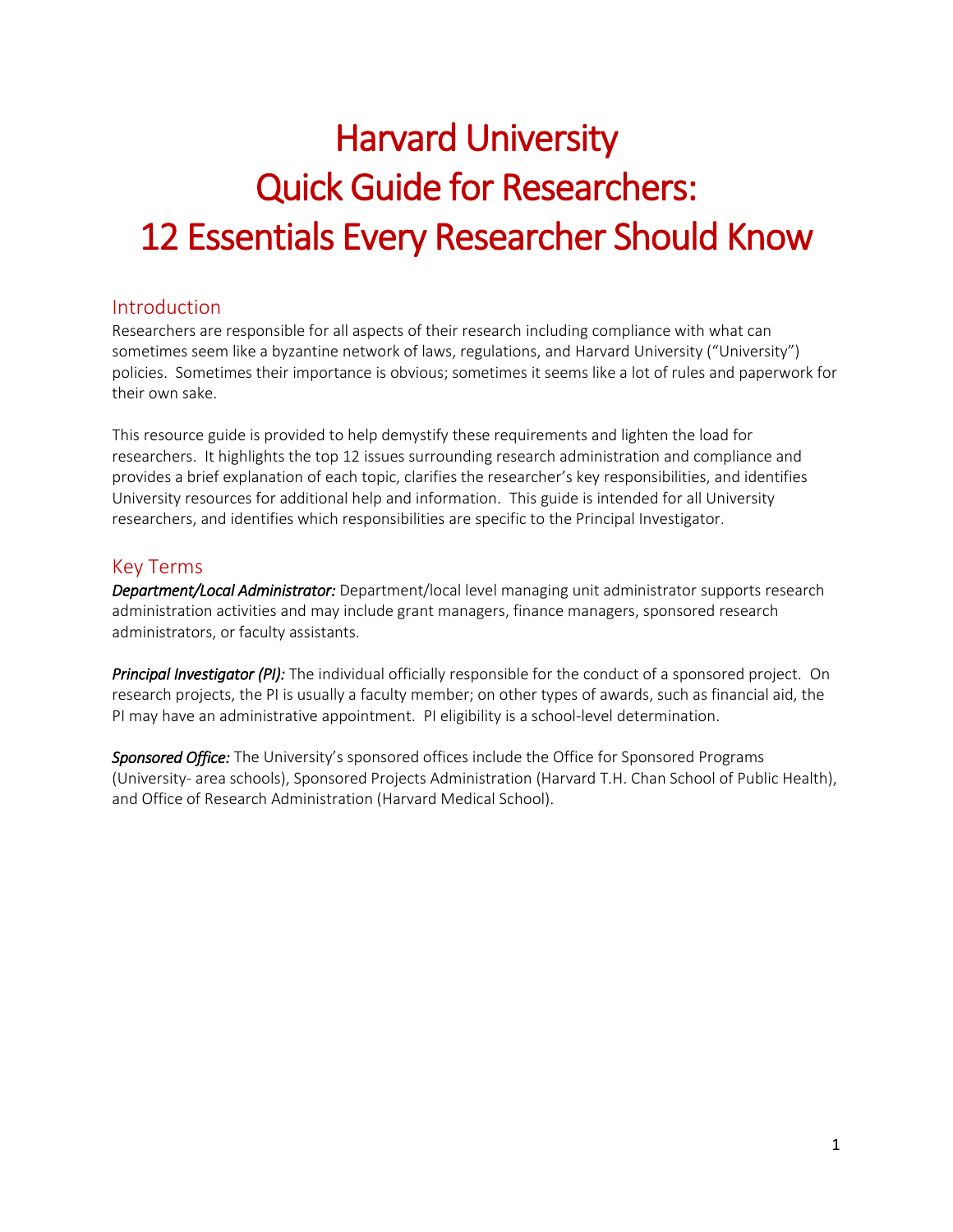# Table of Contents

| External Sponsored Funding: Proposal Development and Submission: All applications for funding must<br>go through Harvard administration. Here's when and how to consult the right office. 3                  |
|--------------------------------------------------------------------------------------------------------------------------------------------------------------------------------------------------------------|
| Allowable Charges on Sponsored Awards: What is "misuse of funds" and the consequences for violating<br>the False Claims Act? It's complicated and could be a felony. Consult the experts, to avoid dangerous |
| Agreement Signature Authority: Without the proper Harvard administration signature, there is no<br>agreement. Improperly authorized agreements jeopardize the progress of the work and invite conflict       |
| Cost Sharing: Cost sharing can be complex and places extra obligations on researchers and the                                                                                                                |
| Working with External Collaborators: The difference between a subrecipient and a contractor matters.                                                                                                         |
| PI-Required Non-Financial Reports: Funders expect many types of reports. Failure to submit them on                                                                                                           |
| Salary/Effort Certifications: Misreporting how people spend their time can be "misuse of funds" which                                                                                                        |
| Laboratory Safety and Regulated Research Materials: Some research materials are highly regulated,<br>others can pose health hazards. Avoid unfortunate accidents in the laboratory and regulatory delays by  |
| Human Subjects: From interviewing a person to using a DNA sample in your research, read more to                                                                                                              |
| Data Management: Sponsors and researchers alike are scrutinizing reproducibility, data sharing, and                                                                                                          |
| International Research: Don't get tripped up by international differences in rules and expectations. Plan                                                                                                    |
| Export Controls and Trade Sanctions: Research data, materials, and/or tools could be misappropriated                                                                                                         |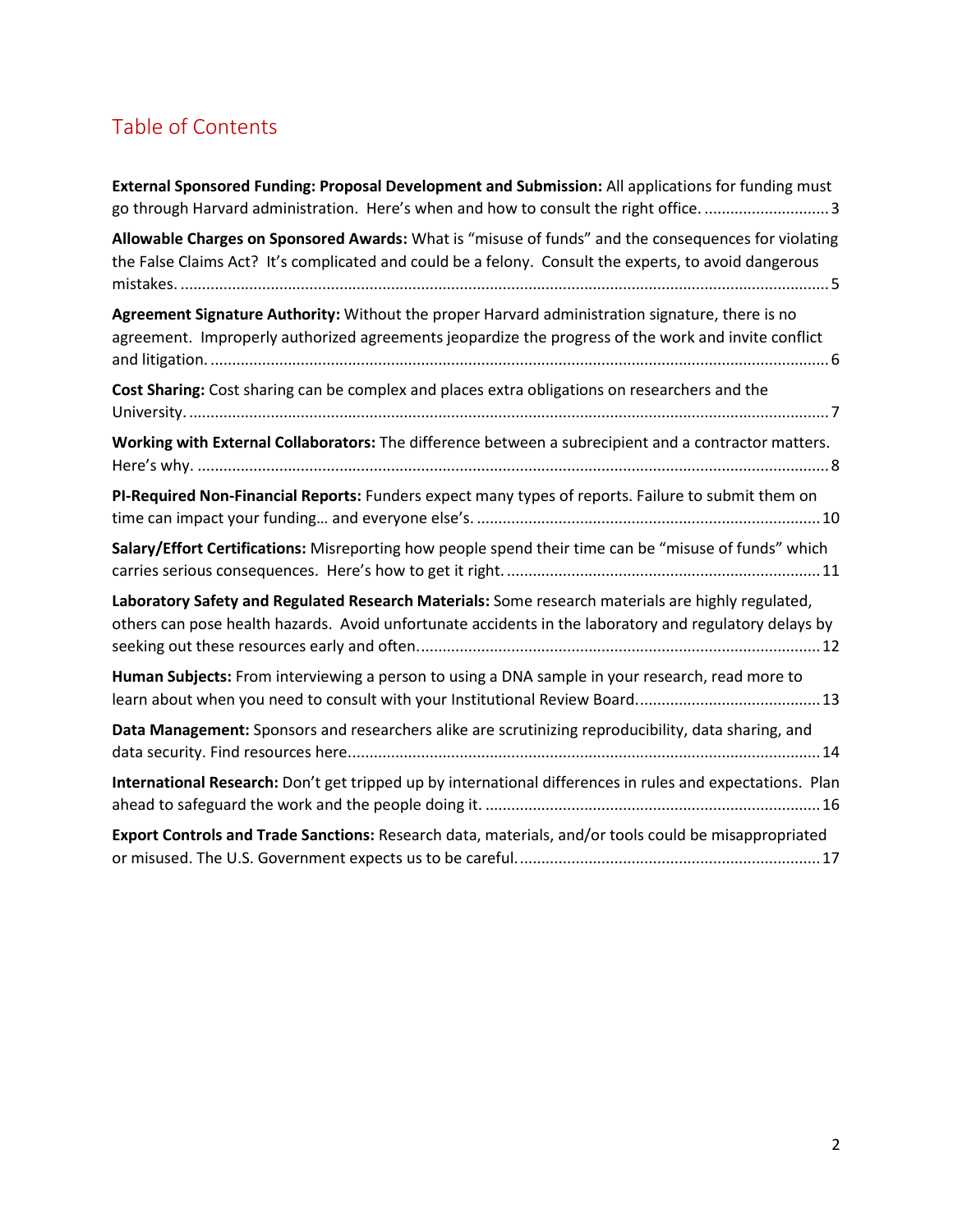# <span id="page-2-0"></span>External Sponsored Funding: Proposal Development and Submission

### What is essential

University researchers request external funding from a variety of sponsors, including federal and nonfederal sponsors, foreign entities, and non-profit and for-profit organizations, to support their research and other activities. All sponsored proposals<sup>1</sup> that seek external funding must be submitted to the sponsor by the appropriate sponsored office authorized to submit external sponsored proposals on behalf of the President and Fellows of Harvard College.<sup>2</sup>

To submit proposals for external funding, you must have Principal Investigator (PI) status pursuant to your school's PI Eligibility Policy. Additionally, every PI must have signed a [Harvard University Participation](https://vpr.harvard.edu/harvard-university-participation-agreement)  [Agreement,](https://vpr.harvard.edu/harvard-university-participation-agreement) which is designed to help implement the Intellectual Property Policy and other University research policies and to enable the University to fulfill its responsibilities relating to research. Additional documentation may be required at the time of submission (e.g., a curren[t Financial Interest Disclosure\)](https://vpr.harvard.edu/pages/financial-conflict-interest-policy).

### Why it's important

Sponsored projects must comply with all applicable regulations and legal requirements, University policies, and sponsor terms and conditions. If the proposal is funded, the award must be made to the President and Fellows of Harvard College, not the submitting PI, as the University is legally liable and responsible for ensuring compliance with the terms and conditions of the award. Proposal review by the sponsored offices is critical to determine whether the University and the PI can meet these requirements, as well as complete the proposed scope of work within the required project period consistent with the proposed funding requested. If a sponsored proposal is not submitted through one of the sponsored offices, there is a risk the University may not accept the award.

### How to comply

 $\overline{\phantom{a}}$ 

Proposal processes vary by sponsor and by schools. Therefore, it is essential for PIs to work with their department/local administrators and/or school-based sponsored offices ("local support") to ensure that proposals are appropriately developed and budgeted, then submitted through the University's Grants Management Application Suite (GMAS) for review and submission by the appropriate sponsored office prior to the sponsor's deadline. Review by the sponsored offices requires time; therefore, each office has prescribed review deadlines of which the PI must be aware. Additionally, other reviews may be needed prior to submission (e.g., [Provost Criteria Review,](https://osp.finance.harvard.edu/provost-criteria) Office of Technology Development) for proposals that may pose additional management challenges and/or reputational risk.

Working with department/local administrators, the PI needs to devote sufficient time to not only develop the proposed work, but to develop/review all other aspects of the proposal (e.g., data management plans, budgets sufficient to complete the scope of work, current & pending support, curriculum vita, subcontract proposals). The PI must also review the full proposal in GMAS prior to approving.

 $1$  [Gifts](https://osp.finance.harvard.edu/gift-vs-sponsored-research-policy) that can also support PI research projects follow a different process based on each School's and the University's development process.

<sup>&</sup>lt;sup>2</sup> In some circumstances, non-federal sponsors use their own submission portals where the PI must submit. In this case, the PI must still go through the sponsored office review and approval process to obtain authorization to submit the proposal.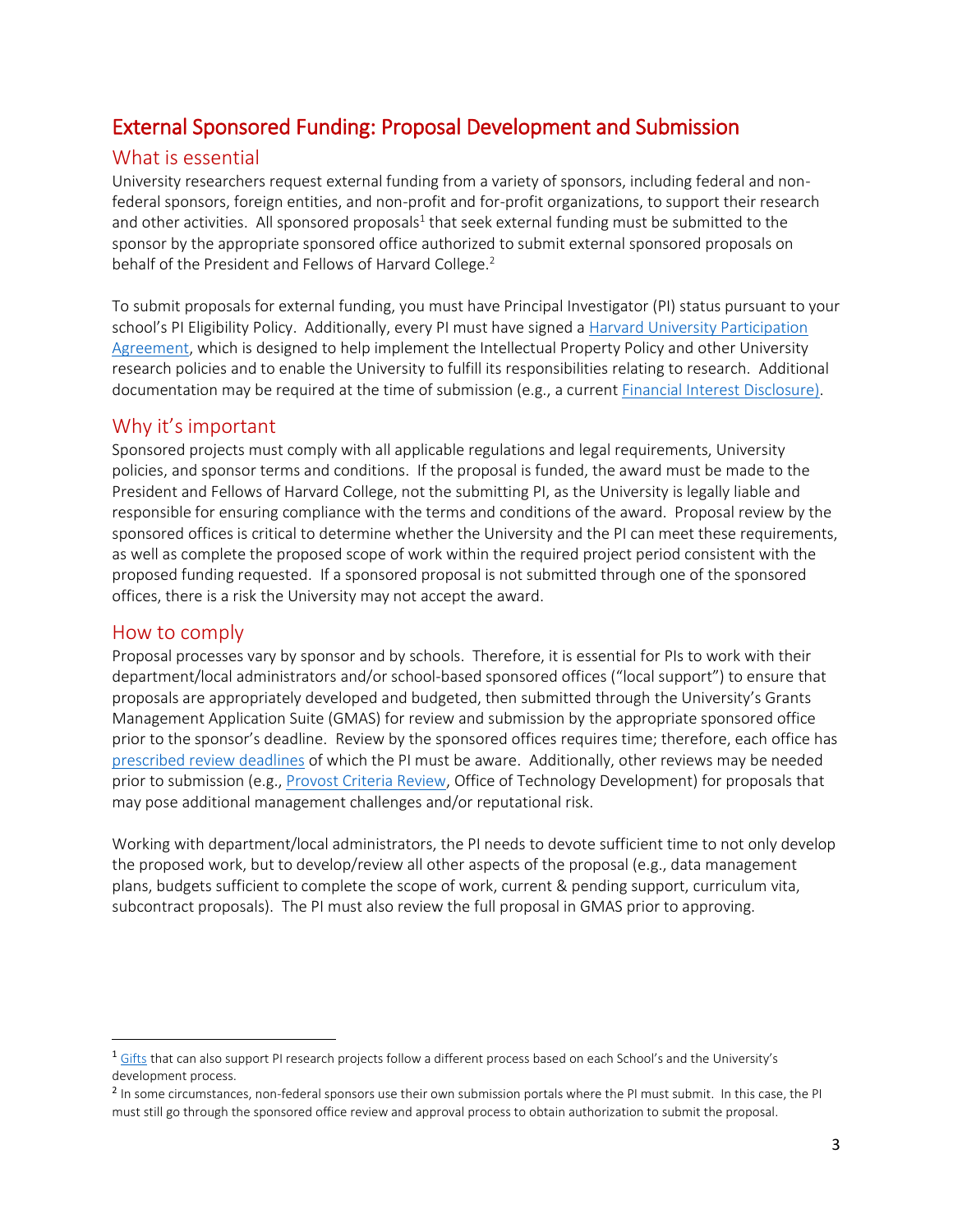# Helpful Resources

- [University Policy on Individual Financial Conflicts of Interest for Persons Holding Faculty and](http://files.vpr.harvard.edu/files/vpr-documents/files/harvard_university_fcoi_policy_4_0.pdf)  [Teaching Appointments](http://files.vpr.harvard.edu/files/vpr-documents/files/harvard_university_fcoi_policy_4_0.pdf)
- Harvard Longwood Campus Research Administration (HMS, HSDM, SPH)  [Preparing a Proposal](https://hlcra.harvard.edu/preparing-proposal)
- Office for Sponsored Programs – [Preparing a Proposal](https://osp.finance.harvard.edu/preparing-proposal)
- Faculty of Arts and Sciences Research Administration Services (FAS/SEAS) [Getting Started](https://research.fas.harvard.edu/getting-started)
- Harvard Graduate School of Education [Proposal Submission](https://osp.gse.harvard.edu/proposal-submission)
- Harvard Kennedy School [Proposal Submission](https://knet.hks.harvard.edu/Administration/Research-Administration/Proposal-Submission/Pages/default.aspx)

### PI Eligibility Policies

- [Faculty of Arts and Sciences](https://research.fas.harvard.edu/policies/principal-investigator-eligibility)
- [Harvard T.H. Chan School of Public Health](https://cdn1.sph.harvard.edu/wp-content/uploads/sites/57/2016/01/HarvardChanSchool_PI_Eligibility_Policy_Updated_January_20161.pdf)
- [Harvard Medical School](https://hlcra.harvard.edu/files/hlcra/files/hms_pi-eligibility-policy.pdf)
- [Harvard Graduate School of Education](https://osp.gse.harvard.edu/principal-investigator-eligibility-hgse)
- Request Eligibility Policy from Harvard Divinity School Grant Manager

### Sponsored Office Proposal Deadline Dates

- [Office of Research Administration \(ORA\)](https://hlcra.harvard.edu/hms-proposal-review)  HMS, HSDM
- [Sponsored Projects Administration \(SPA\) -](https://hlcra.harvard.edu/sph-proposal-review-process-and-timeframe) SPH
- Office for [Sponsored Programs \(OSP\)](https://osp.finance.harvard.edu/internal-submission-deadlines)  All Other Schools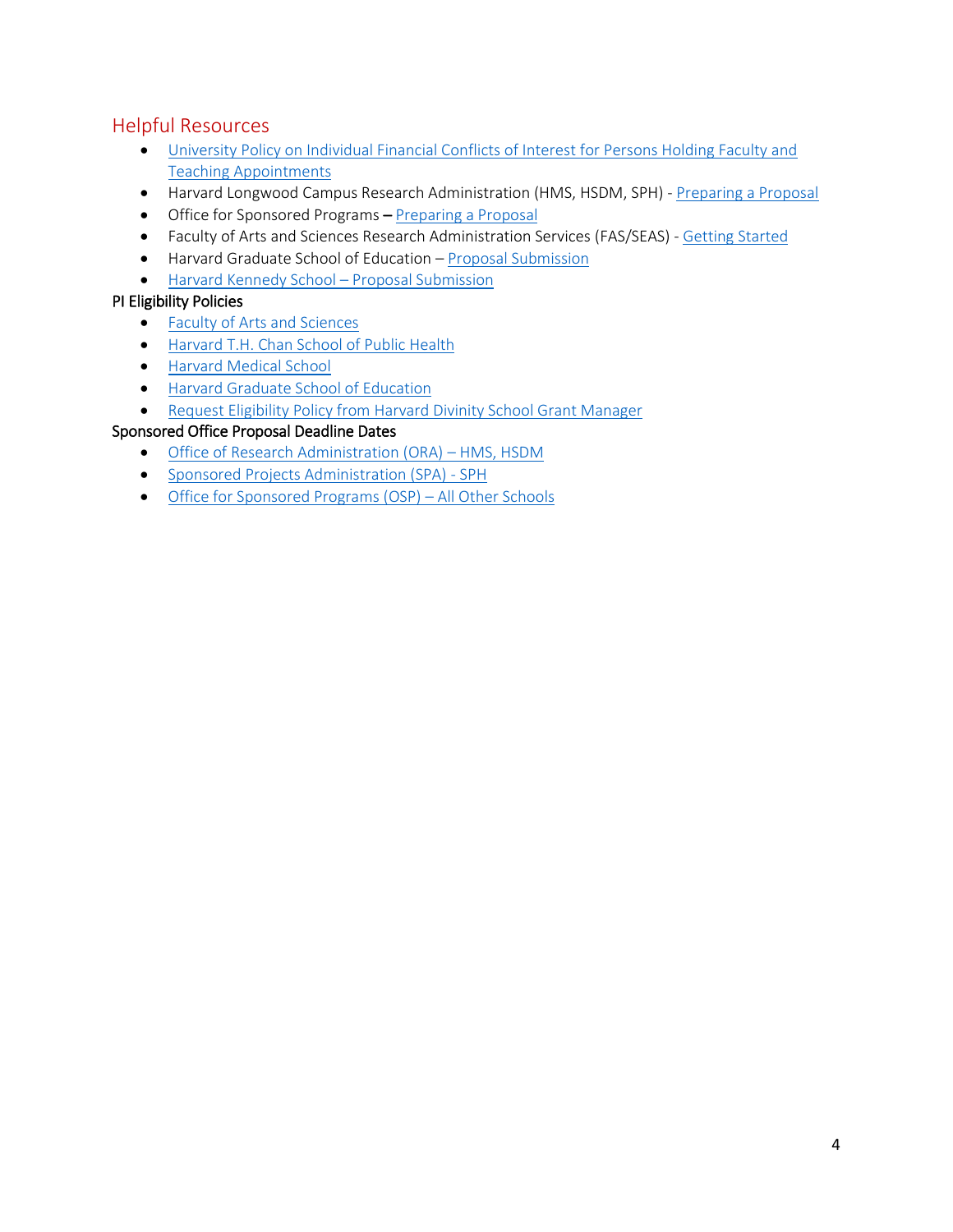# <span id="page-4-0"></span>Allowable Charges on Sponsored Awards

# What is essential

As a researcher accepting money from a sponsor, a Principal Investigator (PI) has a responsibility to the sponsor, taxpayers (if federally funded), University, and their colleagues to be a good steward of the funding. This includes understanding the PI's, research team members', and University's roles and responsibilities to ensure that expenses incurred on the project are in compliance.

# Why it's important

The scrutiny applied to federal spending is at a point never seen before. Several high-profile audits have resulted in false claims at peer institutions for unsupportable, unreasonable, and unallowable expenses for costs such as travel, equipment purchases (near the end of award), administrative salaries, cell phones, and more<sup>3</sup>. Non-federal sponsors are also applying more stringent rules and performing an increasing number of audits. *Misuse of federal funds can be subject to [False Claims Act](https://www.gpo.gov/fdsys/pkg/USCODE-2011-title31/html/USCODE-2011-title31-subtitleIII-chap37-subchapIII-sec3729.htm) allegations, which carry the risk of substantial financial penalties, felony convictions, and/or imprisonment*.

# How to comply

*Understand what can be charged*: Work with your department/local administrator to determine what can and cannot be charged directly to a sponsored award. For federal awards, the expense must be:

- Allowable: An allowable cost is eligible for reimbursement from the sponsor either as a direct or indirect expense<sup>4</sup> and is permissible according to the terms and conditions of the award and established University policies and practices.
- Necessary and reasonable: The item/expense is necessary and reasonable for the performance of the award (i.e., what a "prudent person" would deem appropriate).
- Allocable: A cost is allocable as a direct cost if the goods or services provided are assignable in accordance with the relative benefits received (i.e., incurred solely to advance the work under the sponsored agreement).
- Consistent: Costs must be consistently treated (i.e., treated in like circumstances either as direct or indirect cost in order to avoid possible double-charging federal awards).

*Monitor expenditures:* Review account status and charges on a routine, preferably monthly, basis. Work with your knowledgeable and trained department/local administrator to ensure that: expenses are charged and documented correctly; accurately align/assign personnel effort to research aims (i.e., time and effort reporting); plan/forecast ahead; and make timely adjustments if needed.

# Helpful Resources

 $\overline{\phantom{a}}$ 

- [Administrative and Clerical Salaries on Federal Awards Policy](https://osp.finance.harvard.edu/administrative-and-clerical-salaries-federal-awards)
- [Summary of Policy for Capital for Equipment in School with Sponsored Research](https://osp.finance.harvard.edu/capital-equipment-policy)
- [Responsibilities of Purchasers, Preparers and Approvers](https://policies.fad.harvard.edu/responsibilities-purchasers-preparers-and-approvers)
- [Sponsored Expenditure Guidelines](http://osp.finance.harvard.edu/sponsored-expenditures-guidelines)
- [Sponsored Travel Guidance and Policy](https://osp.finance.harvard.edu/travel-policy)
- [Uniform Guidance Subpart E](https://www.ecfr.gov/cgi-bin/text-idx?SID=4180c894dab6d225358eaa0cc01f37b6&node=se2.1.200_1400&rgn=div8)  Cost Principles

<sup>&</sup>lt;sup>3</sup> Costs may not be allocated to meet deficiencies caused by overruns; to avoid restrictions imposed by federal statutes,

regulations, or terms/conditions of a federal award; for other reasons of convenience; or because one project has more funds. <sup>4</sup> An expense is a "direct cost" if that expense can be identified specifically with a particular sponsored project or other activity with a high degree of accuracy. "Indirect costs" (sometimes referred to as facilities and administration (F&A) costs, or overhead), are costs that benefit many activities (e.g., building operations and maintenance, IT expenses, security, administrative personnel such as grant managers). F&A costs are recovered through the federally negotiated rate.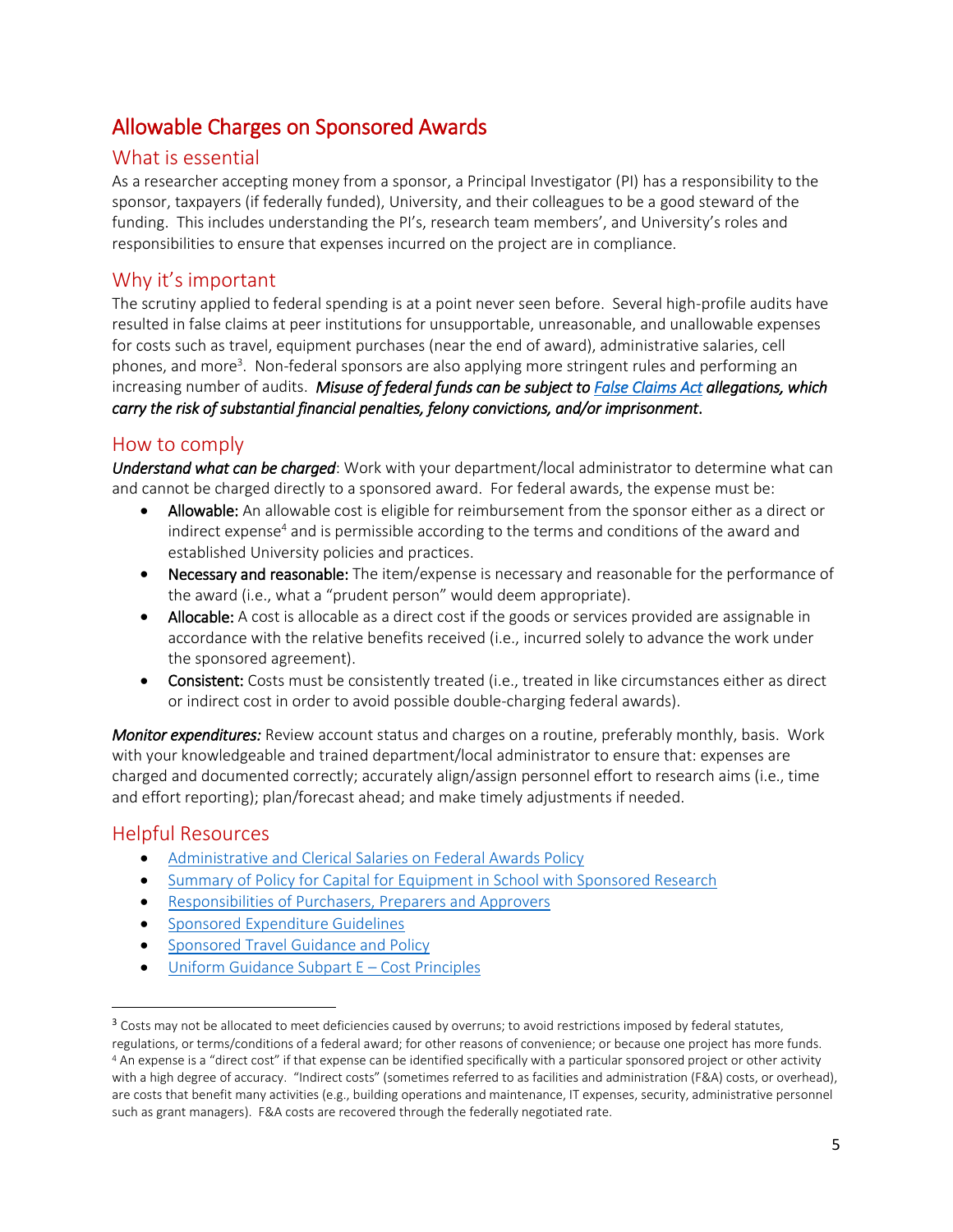# <span id="page-5-0"></span>Agreement Signature Authority

# What is essential

The University's processes governing the review, negotiation, approval and execution of agreements between the University and external entities differ based on the type of agreement, the parties' relationship, whether there is funding involved, and where that funding originates. Based on these characteristics, researchers and department/local administrators must route agreements to the appropriate office(s) designated in the [Legal Guidance Workflow,](https://osp.finance.harvard.edu/files/osp/files/legal-guidance-workflowdec-2014.pdf) which may require the involvement of your sponsored office (SO), Office of Technology Development (OTD), the Provost's Office (OVPR), Alumni and Donor Services (ADS), and/or your school/tub. Ultimately, the authorizing office will ensure that the agreement is properly executed by a delegated official and includes appropriate terms and requirements that protect both the University and the researcher.

# Why it's important

Agreements that are not signed by the correct University official are invalid and potentially fraudulent. This could result in the withholding of funds or requested data or materials, a breach of contract claim, and possible legal repercussions for the individuals involved and the University. Additionally, proper management of legal agreements requires adherence to various policies and procedures relating to accounting, budgeting, research oversight, and legal compliance. The University's designated office(s) and officials must review any incoming or outgoing agreements intended to obligate the University and ensure compliance with applicable local, state, and federal laws.

# How to comply

If the agreement involves funding, the designated office must determine whether the agreement is: (i) a gift, which requires ADS review and signature; (ii) an incoming or outgoing non-industry (e.g., non-profit, government, or educational institution) sponsored agreement or fellowship agreement, which require SO review and signature; (iii) an incoming or outgoing industry sponsored research agreement or intellectual property agreement, which require OTD review and signature; or (iv) a Contractor Agreement (Vendor or Consulting Agreement)<sup>5</sup>, which should be developed in consultation with your school/tub research administrators, and upon request, may be reviewed by SO or OTD, and will ultimately be signed by a delegated school/tub official.

Additionally, University investigators engage in a variety of unfunded collaborations that may require agreements. Unfunded research, collaboration, and visiting-scientist agreements with industry partners, as well as material transfer agreements, are reviewed and executed by OTD. Unfunded research, collaboration, and visiting-scientist agreements with non-industry partners, as well all data use agreements, are reviewed and executed by your SO. Similarly, confidentiality agreements are reviewed and executed by your SO if non-industry and OTD if industry but may also require the signature of the Principal Investigator, depending on the scope. Please consult the [Legal Guidance Workflow](https://osp.finance.harvard.edu/files/osp/files/legal-guidance-workflowdec-2014.pdf) for additional information on routing agreements.

# Helpful Resources

 $\overline{\phantom{a}}$ 

- Legal Agreements Workflow, Negotiating Authority and Signing Authority
- [Consulting or Related Service Agreements Policy](https://osp.finance.harvard.edu/consulting-or-related-service-agreements)
- [Gifts vs. Sponsored Research Policy](https://osp.finance.harvard.edu/gift-vs-sponsored-research-policy)

<sup>5</sup> Defined in "Working with External Collaborators" guidance.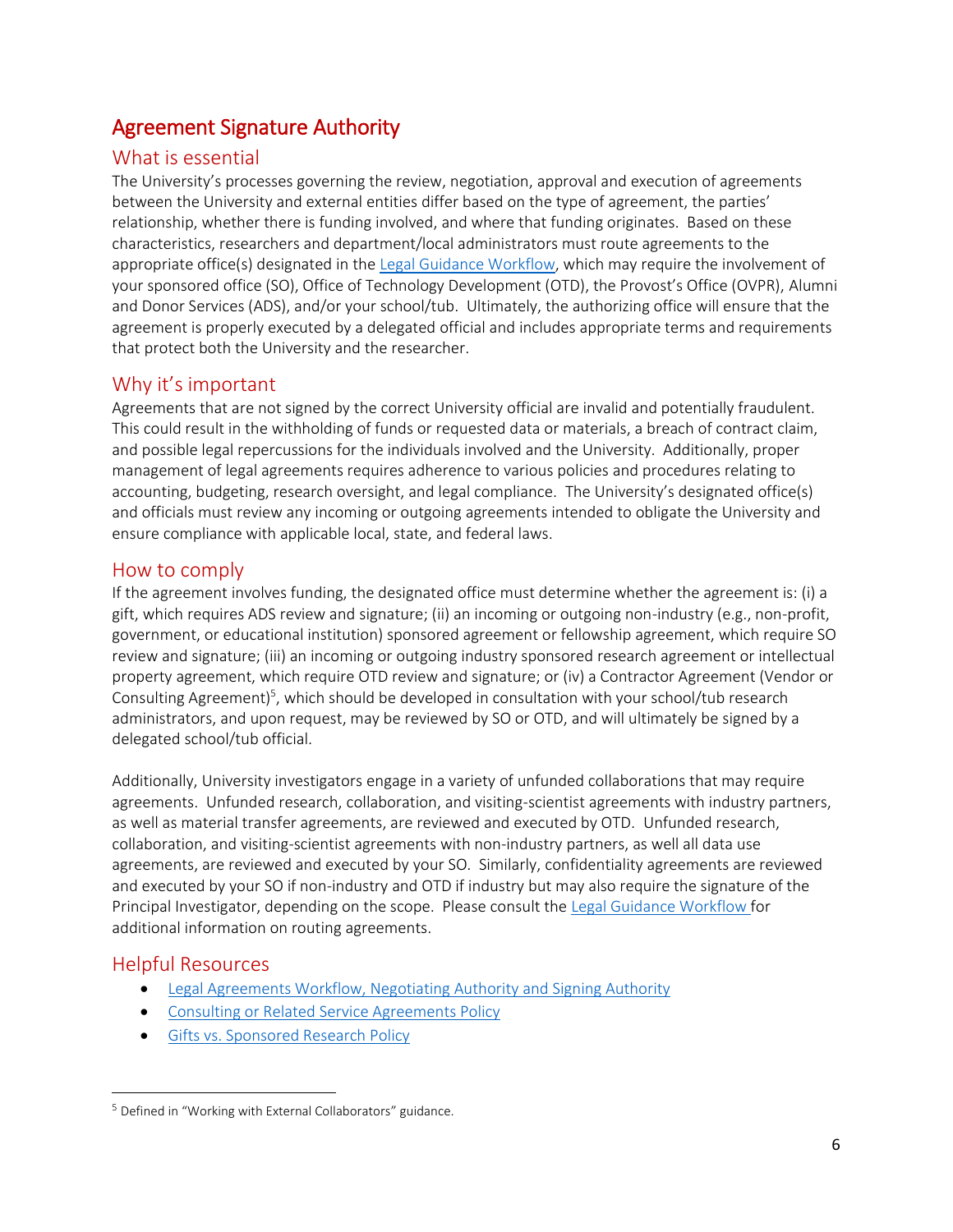# <span id="page-6-0"></span>Cost Sharing

# What is essential

Cost sharing is the portion of project costs not reimbursed by the sponsor and may be in the form of cash or in-kind contributions funded by the University or a third party. In a proposal, cost sharing may be offered in response to a requirement from the sponsor (i.e., "mandatory cost sharing"). *The University strongly discourages cost sharing, unless such a commitment is mandated by the sponsor.* All committed cost sharing must be tracked, may require reporting, and must be allowable by the sponsor (see "Allowable Charges on Sponsored Awards" guidance).

# Why it's important

Whether mandated by the sponsor or proposed voluntarily, cost sharing offered in a proposal becomes a binding commitment once an award is made. Failure to fulfill the cost-sharing obligation at the proposed level or appropriately document cost sharing commitments from verifiable official University records could result in audit findings and require the return of funds to the sponsor. The Principal Investigator (PI), in coordination with the department/local administrator, is responsible for funding cost sharing commitments.

### How to comply

In the proposal: PIs are strongly discouraged from including any quantifiable commitments that are not included in the proposed budget to the sponsor. If cost sharing is included in a proposal, the PI, in coordination with the department/local administrator, is responsible for identifying the type(s) of committed cost sharing sources and ensuring the budgeted cost share expenditures are allowable, allocable, reasonable, and consistently accounted for in accordance with University and sponsor policies.

*During the project:* PIs should coordinate with their department/local administrator to monitor cost sharing expenses during the duration of the project to make sure the costs are allowable and that the cost sharing commitment is being fulfilled. If there are any increases or decreases in the cost sharing commitment, the PI and department/local administrator should coordinate with the sponsored office.

*After project expiration:* PIs and their department/local administrator should:

- provide cost share information and confirm the cost sharing commitment has been met;
- coordinate with OSP Research Finance to resolve any cost sharing discrepancies; and
- assume any financial loss if cost sharing commitments are not met and sponsor does not approve a reduction of cost sharing commitment.

- [Sponsored Expenditure Guidelines](http://osp.finance.harvard.edu/sponsored-expenditures-guidelines)
- [Effort Reporting Policy](http://osp.finance.harvard.edu/effort-reporting-policy)
- [Sponsored Financial Reporting and Close Out Policy](http://osp.finance.harvard.edu/sponsored-financial-reporting-and-closeout-policy)
- [Harvard University Cost Sharing Procedure Guide](https://osp.finance.harvard.edu/files/osp/files/university_cost_sharing_procedure_guide_11.26.17.docx)
- School-Specific Cost Share Procedures:
	- o [FAS Cost Sharing](https://osp.finance.harvard.edu/files/osp/files/fas_cost_sharing_procedures_7.1.2017.pdf) Procedures
	- o [HGSE Cost Sharing](https://osp.finance.harvard.edu/files/osp/files/cost_sharing_hgse_addendum.pdf) Addendum
	- o [HKS Cost Sharing Procedures](https://knet.hks.harvard.edu/Administration/Research-Administration/Award-Management/Research%20Administration%20Policies/Cost-Sharing/Pages/default.aspx)
	- o [HMS Cost Sharing Procedure](https://osp.finance.harvard.edu/files/osp/files/hms_cost_sharing_procedure_guide_7.1.2017.pdf) Guide
	- o [SEAS Cost Sharing](https://osp.finance.harvard.edu/files/osp/files/seas_cost_sharing_procedures_7.1.2017.pdf) Procedures
- [Harvard University Cost Sharing Form \(HUCSF\)](https://osp.finance.harvard.edu/files/osp/files/cost_sharing_form_3.8.3017.pdf) (applicable to University area only)
- [Cost Sharing FAQs](https://osp.finance.harvard.edu/files/osp/files/cost_sharing_faqs_revised_3.8.2017.pdf)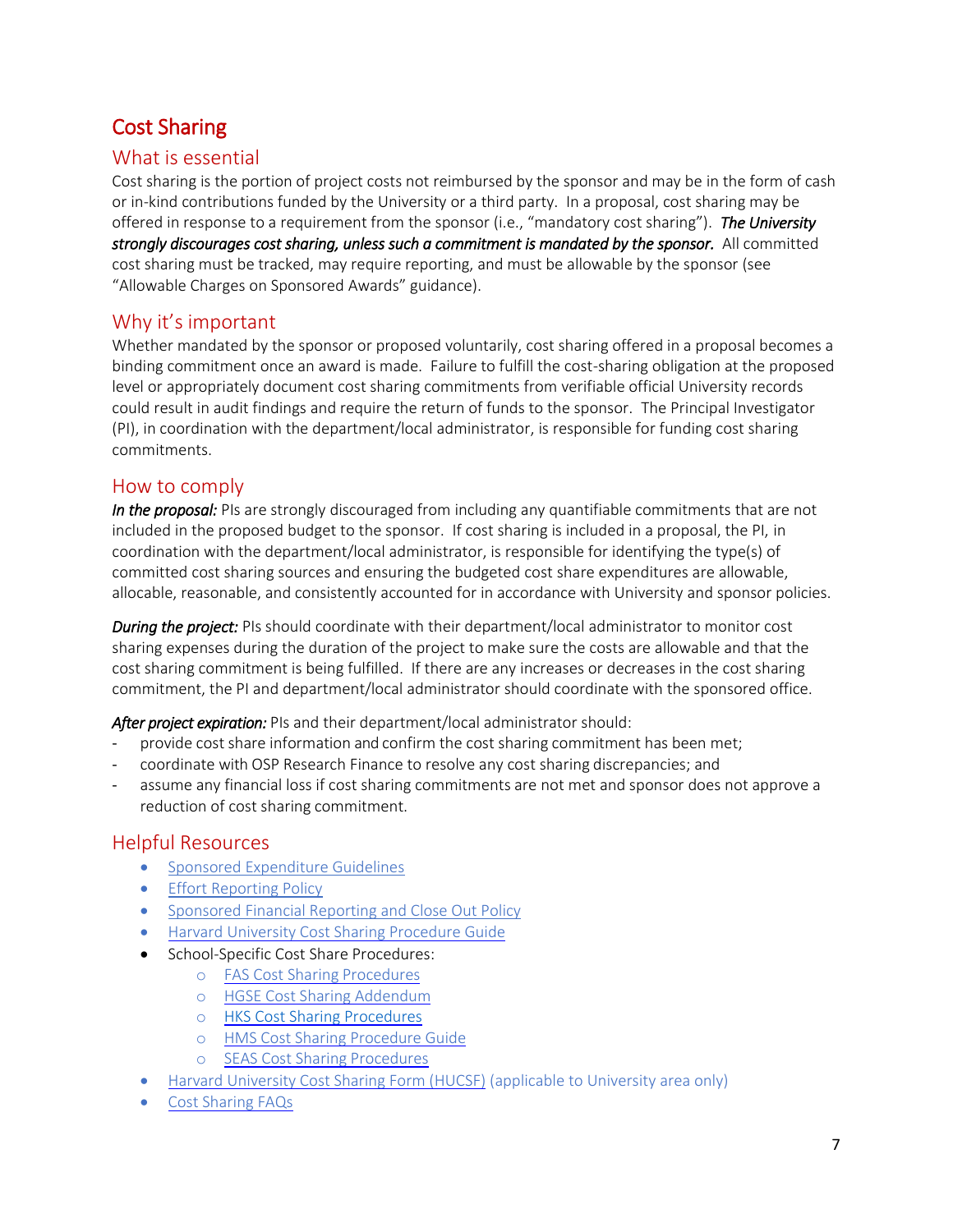# <span id="page-7-0"></span>Working with External Collaborators

# What is essential

External collaborators on a sponsored project generally fall into one of two categories: (i) a *Subrecipient* performing research, or (ii) a *Contractor* providing goods and services (including consulting services).

# Why it's important

Based on the Principal Investigator's (PI) categorization of the collaborator, specific federal, state, and sponsor requirements will govern the lifecycle of the collaboration. The relationship must be accurately depicted in both the budget and scope of work (SoW) included in the proposal, as well as the resulting agreement<sup>6</sup>; otherwise the University risks financial and legal harm.

# How to comply

### PROPOSAL STAGE:

 $\overline{\phantom{a}}$ 

(1) Make a determination between *Subrecipient* versus *Contractor*:

#### A *Subrecipient* designation is appropriate when the collaborator:

- o Is performing substantive, programmatic work, or an important or significant portion of the research plan;
- o Has its performance measured in relation to whether objectives of the SoW were met;
- o Has responsibility for programmatic decision-making and discretion over how work is carried out;
- o Makes independent decisions regarding how to implement the requested activities;
- o Expects to retain ownership rights in potentially patentable or copyrightable technology or products that it produces in the course of fulfilling its SoW;
- o May create or co-author publications; and/or
- o Will use funds to carry out a program for public benefit, as opposed to providing goods or services for the benefit of the University.

#### A *Contractor* designation is appropriate when the collaborator:

- o *Has no employment relationship with the University*;
- o Is providing specified services in support of the research program;
- o Is an individual vendor of consulting services;
- o Has not significantly participated in the design of the research itself;
- o Is not directly responsible to the sponsor for the research results;
- o Markets its services to a range of customers, including those in non-academic fields;
- $\circ$  Has little or no independent decision-making authority in the design and conduct of the work;
- o Commits to deliverable goods or services, which if not satisfactorily completed will result in nonpayment or requirement to redo deliverables;
- o Does not expect to have its employees credited as co-authors on papers that emerge from the research; and/or
- o Does not expect to retain ownership rights in potentially patentable or copyrightable technology or products that it produces in the course of fulfilling the contract.

<sup>6</sup> *Subaward Agreement* – An award provided by a pass-through entity (Harvard University) to a *Subrecipient* to carry out part of a sponsored award. Subawards can be in the form of a grant or contract and require a detailed SoW and budget that specifies salary, fringe, supplies, and other direct costs, as well as applicable Facilities & Administrative ("indirect") costs. Sponsored offices review and negotiate all Subawards.

*Contractor Agreement* (Vendor or Consulting Agreement) – A contract provided by Harvard University to a *Contractor* to provide goods or services as part of a sponsored award. Federal regulations require that competitive bids are sought from multiple *Contractors* whenever possible, and when the cost exceeds \$10,000, but this is a best practice for all *Contractor* engagements. A detailed SoW specifying distinct deliverables and due dates may be requested. The budget should only include direct costs.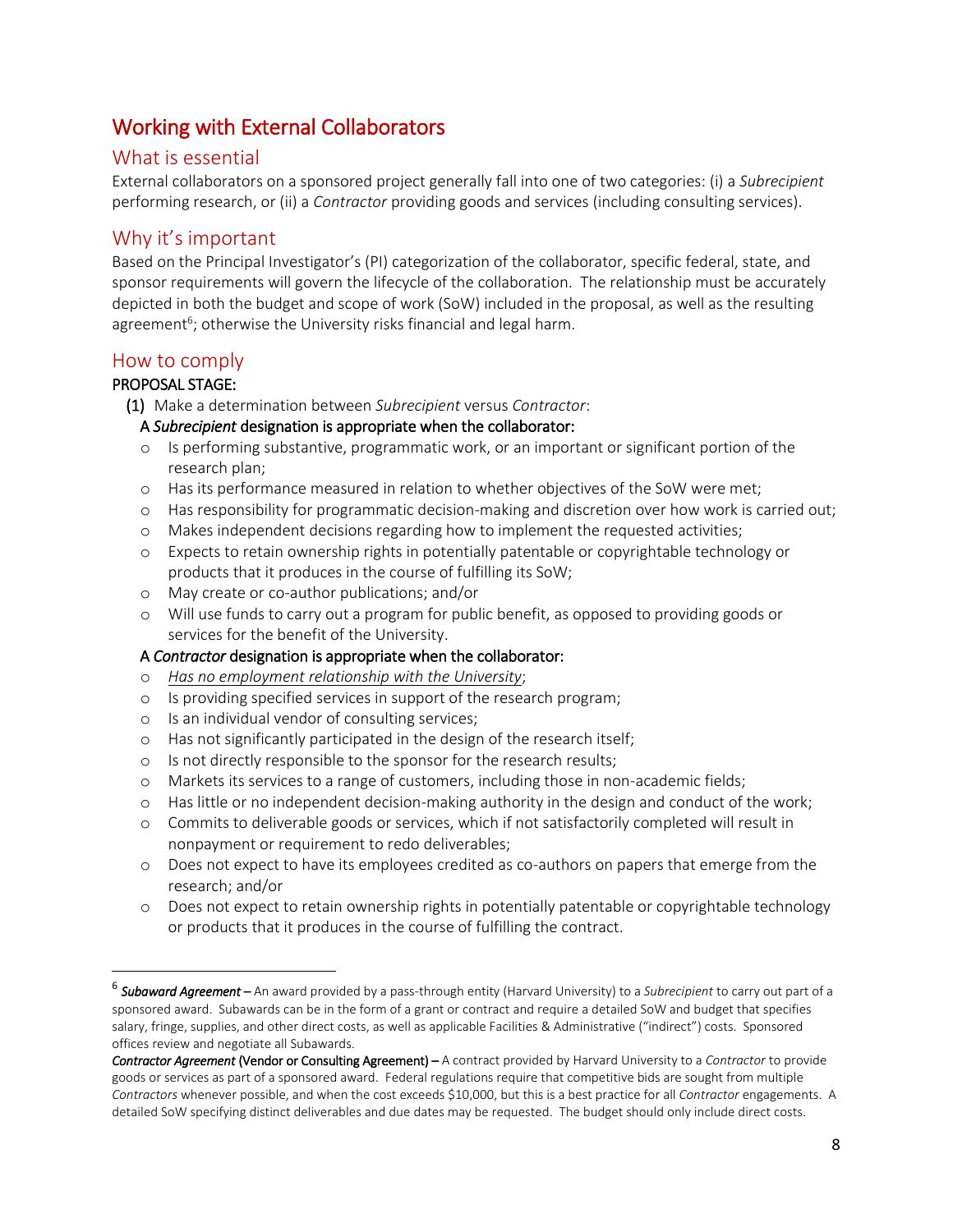(2) Develop a SoW reflective of your collaborator's specific contribution, a budget delineating the appropriate indirect costs for *Subrecipients,* and a specification of *Contractor* rates and/or fees.

#### AWARD STAGE:

Work with the appropriate sponsored office to ensure clarity in the resulting agreement will enable University researchers to perform the work, submit required reports and deliverables, and manage the *Subrecipient* or *Contractor*.

#### ONGOING AWARD MANAGEMENT:

For *Subrecipients* only, federal regulations and University policies require PIs, in collaboration with their schools/tubs, to monitor the programmatic and financial activities of both federal and non-federal *Subrecipients*. Additionally, PIs should ensure all collaborators, whether a *Subrecipient* or a *Contractor*, are delivering timely and as proposed; critically review any required reports; review and approve submitted invoices; and notify the sponsored office if there are any performance issues. It is expected that PIs maintain regular communication with all collaborators.

- For additional information on making the Subrecipient and Contractor determination, see the [Subrecipient vs. Contractor Guidance.](https://osp.finance.harvard.edu/subrecipient-vs-contractor-guidance)
- For additional details on the process for Contractor Agreement review, see the Legal Agreements [Workflow](https://osp.finance.harvard.edu/legal-agreements-workflow-negotiating-authority-and-signing-authority) and [Independent Contractor Classification Policy.](http://hwpi.harvard.edu/os_fast/files/fad_policies/indep_contr_class.pdf?__authen_application=CADM_HUIT_ATS_AWS_HWPI&__authen_huid=70744120&__authen_ip=10.245.202.81&__authen_pgp_signature=iQA/AwUAWszx78DVI4Mo/BzXEQJ6QACdG%2BIu0oWh2pEM5SyntuAepHXUyz0AnRPa%0D%0AddOtDXK8mX%2B0H2CX2TPDvB4j%0D%0A%3DGWhg%0D%0A&__authen_pgp_version=5.0&__authen_time=Tue%20Apr%2010%2013%3A18%3A39%20EDT%202018)
- For additional information on Subrecipient monitoring, se[e Subrecipient Monitoring Policy](https://osp.finance.harvard.edu/subrecipient-monitoring-policy) and [Subrecipient Monitoring Toolkit.](https://osp.finance.harvard.edu/subrecipient-monitoring-toolkit)
- [Procurement Policy](https://policies.fad.harvard.edu/procurement)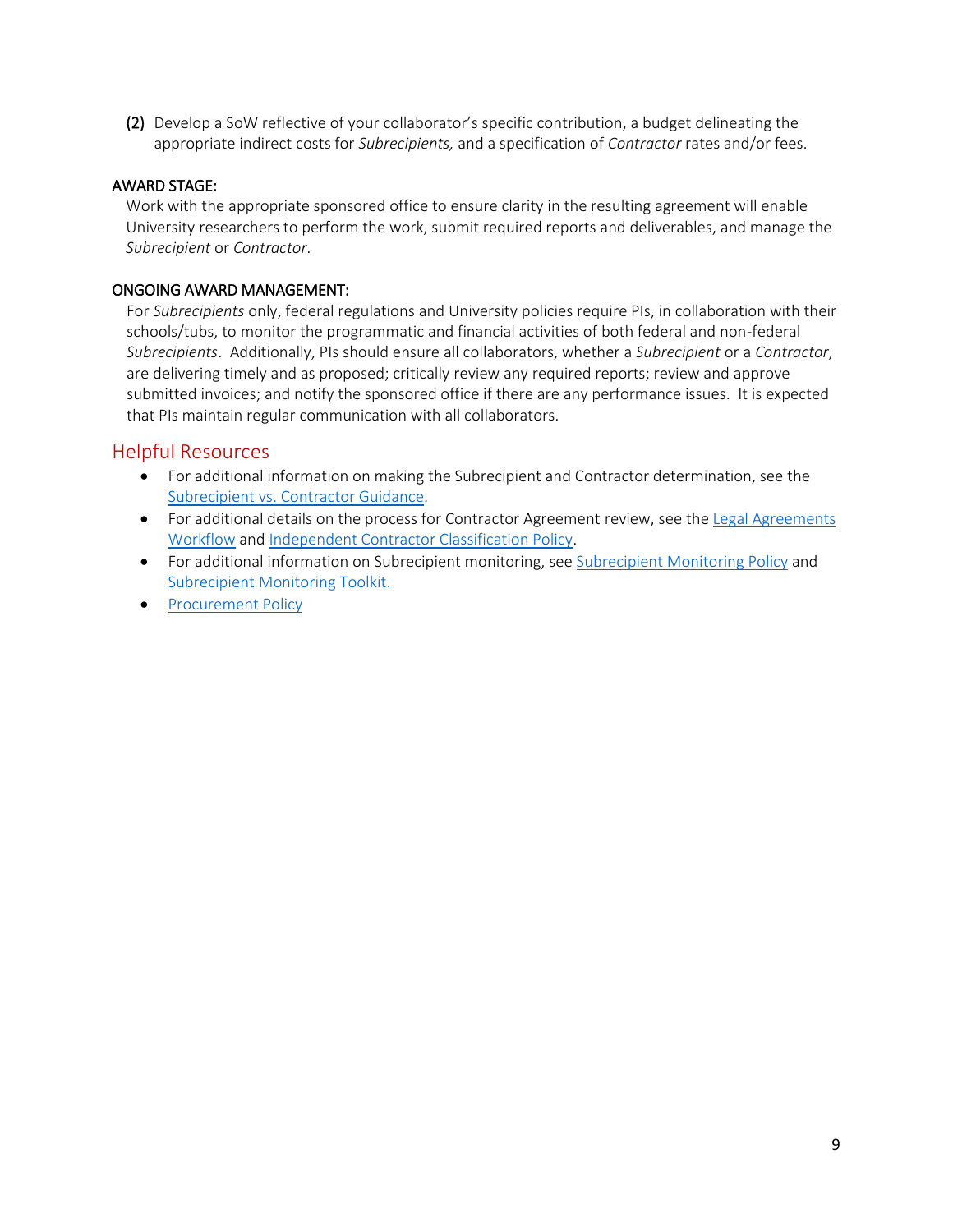# <span id="page-9-0"></span>PI-Required Non-Financial Reports

# What is essential

Principal Investigators (PIs) have overall responsibility for the programmatic objectives of any sponsored project. In addition, PIs are responsible for complying with sponsored award terms and meeting all deliverables, including the timely submission of non-financial reports to sponsors (e.g., technical/scientific, invention/patent reports).

# Why it's important

Sponsors can and do suspend funding in cases where progress or final technical reports are not submitted by the deadline. Additionally, when reports have not been submitted by the deadline, sponsors may delay your funding, that of anyone else at the University funded by same agency, and/or not review proposals submitted by the University to the same agency. It is therefore critical to submit all reports in the proper format per the reporting schedule specified in the sponsored award.

# How to comply

PIs, in coordination with their department/local administrator, should be aware of the reporting schedule associated with each award and ensure that complete and accurate reports are submitted in a timely manner. Typical PI-required reports include the following:

- *Technical/Scientific Progress and Final Reports:* Most sponsors have a required format and submission system (online or other). Responsibility for submitting required technical reports belongs to the PI.
- *Final Invention/Patent Reports:* Most sponsors require that inventions or discoveries that are or may be patentable be reported to the sponsor. If a PI believes s/he may have made an invention or discovery, the inventor should report it to the Office of Technology Development (OTD), using the [Report of Innovation Form.](http://otd.harvard.edu/faculty-inventors/resources/report-of-innovation-roi/) This form provides the information that OTD needs to evaluate the invention or discovery and determine whether patenting is appropriate. The appropriate sponsored office will coordinate with OTD and the PI to collect the information necessary to prepare and submit any required patent or invention reports.
- *Property/Equipment Inventory Reports:* PIs should provide any information to their department/local administrator to provide school/tub equipment managers the information required for award property closeout reports and annual government-owned property reports. PIs should request permission from the appropriate contact(s) before equipment is transferred, disposed, loaned, traded in, donated, sold, etc.

Other reports may be required by a specific award and, therefore, would be the responsibility of the PI and department/local administrator to complete. This may include a Foreign Travel Report, non-standard financial report, data management reporting, or other.

# Helpful Resources

*Related to non-financial reporting management:* [Scheduling and tracking non-financial reports \(FAS\)](https://research.fas.harvard.edu/files/research/files/gmas_non-financial_report_scheduling_guide_0.pdf) *Related to invention/patent reporting:* [Office of Technology Development](http://www.otd.harvard.edu/) *Related to property reporting:* 

- [University Sponsored Equipment Roles and Responsibilities Matrix](https://osp.finance.harvard.edu/files/osp/files/equipment_rr_matrix.pdf)
- [Government Owned Property Overview and Procedures](https://osp.finance.harvard.edu/files/osp/files/government-owned-property-overview-and-proceduresdec-2014.pdf)
- [Appendix A: Summary of Policy for Capital Equipment in Schools with Sponsored Research](https://policies.fad.harvard.edu/files/fad_policies/files/appendix_a_sponsored_summary_edits_for_2cfr200.pdf) of the [Financial Management of Property,](https://policies.fad.harvard.edu/pages/facilities-and-equipment) Plant and Equipment Policy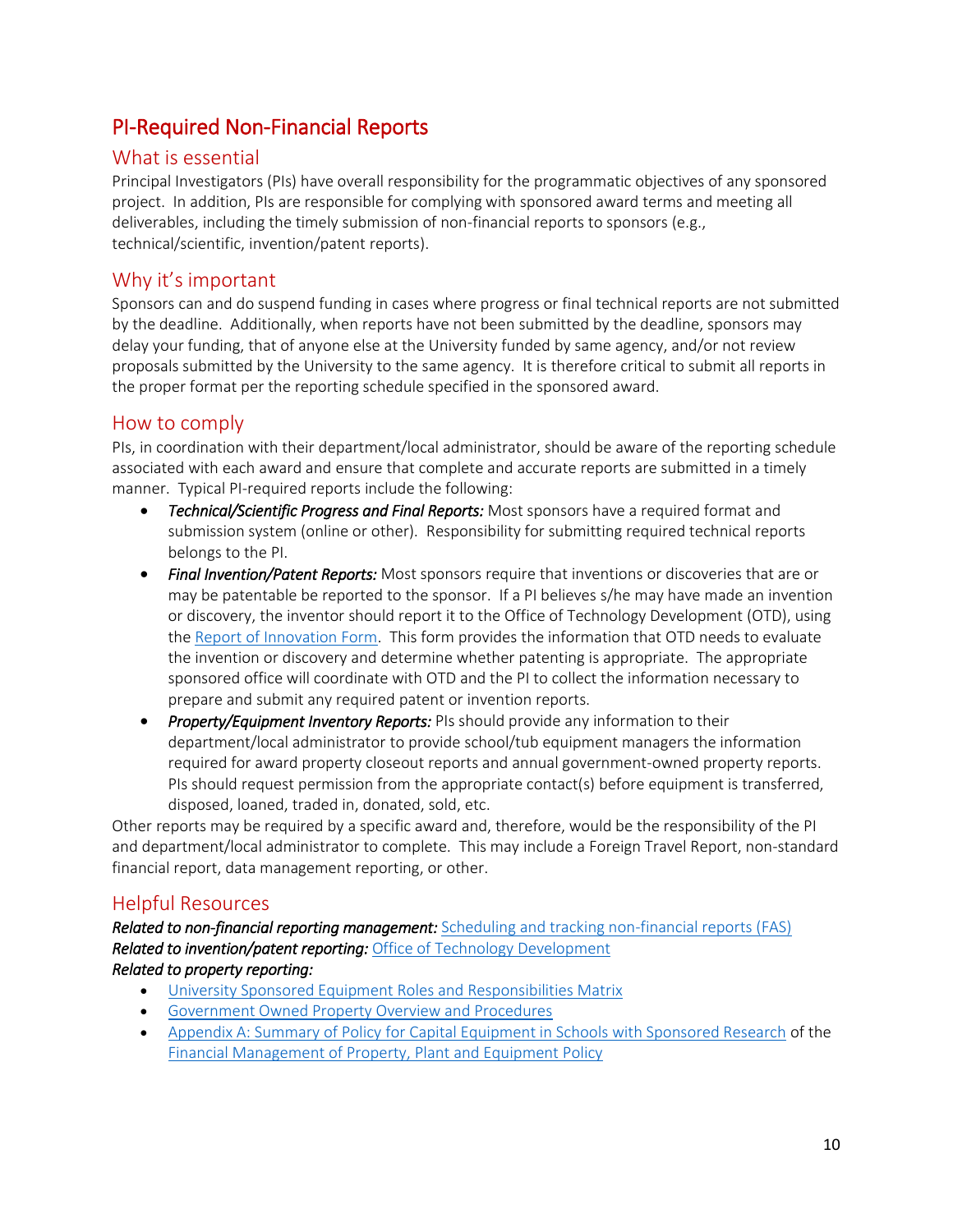# <span id="page-10-0"></span>Salary/Effort Certifications

# What is essential

Principal Investigators (PIs) have the important responsibility of ensuring that salaries charged to research projects accurately reflect how the project personnel have spent their time on the project; i.e., the amount of salary charged to a sponsored project must be a true reflection of the effort of work performed. Effort is *not* based on a 40- or 35-hour week. Total effort is defined as the percentage of time an individual devotes to fulfill his/her Harvard responsibilities.

# Why it's important

The University is required to comply with federal regulations on how research funds may be spent, which includes salary effort verification. Non-compliance with salary/effort reporting and certification requirements can impact the PI, the project, and the University, including jeopardizing the University's eligibility for federal funding. *Claiming work was performed that was not actually performed can be subject to [False Claims Act](https://www.gpo.gov/fdsys/pkg/USCODE-2011-title31/html/USCODE-2011-title31-subtitleIII-chap37-subchapIII-sec3729.htm) allegations, which carry the risk of substantial financial penalties, felony convictions, and/or imprisonment*.

### How to comply

PIs are responsible for certifying their own effort annually on a federally funded sponsored award.<sup>7</sup>- In addition, PIs must certify quarterly any non-faculty charging salary/effort to a federally-funded project (or a non-federal project requiring effort certification). There are circumstances when it may be appropriate for the PI to delegate the quarterly effort responsibility to another individual associated with the project but would require school approval via th[e Request for Delegation of Authority for Quarterly Project Effort](http://osp.finance.harvard.edu/files/osp/files/request-for-delegation-of-authority-for-quarterly-project-effort-certifications.pdf)  [Certifications.](http://osp.finance.harvard.edu/files/osp/files/request-for-delegation-of-authority-for-quarterly-project-effort-certifications.pdf) The delegate must have sufficient technical knowledge and/or is in a position that provides for suitable means of verification that the work was performed. In addition, the PI and delegate must:

- Have direct knowledge of how research staff spent their time and have suitable means to verify how staff spent their time;
- Understand their own as well as their research team members' levels of effort committed, charged, and reported on all applicable awards;
- Review, initiate corrections if necessary, and electronically certify their individual Annual Faculty Effort Certification and their Quarterly Project Effort Certification(s) by the deadline;
- Communicate significant effort changes to the department/local effort coordinators;
- Review salary charges on awards on a routine basis with department/local administrator, identify any effort-related changes, and coordinate the posting of corrections if needed; and
- Recertify and electronically sign if effort changes are made after a statement has been certified.

# Helpful Resources

 $\overline{\phantom{a}}$ 

- [Harvard University Effort Reporting Policy](https://osp.finance.harvard.edu/files/osp/files/effort_reporting_policy_pdf_09-08-17.pdf)
- [HMS/HSDM Faculty Effort on Sponsored Awards](https://hlcra.harvard.edu/files/hlcra/files/hms_hsdm_faculty_maximum_effort_policy_0.pdf)
- [Harvard Chan School Sponsored Effort Management Policy](https://hlcra.harvard.edu/files/hlcra/files/hcs_sponsored_effort_policy_final.docx.pdf)

<sup>&</sup>lt;sup>7</sup> Only in extenuating circumstances may a **proxy may be designated** to sign an annual PI/ Faculty certification.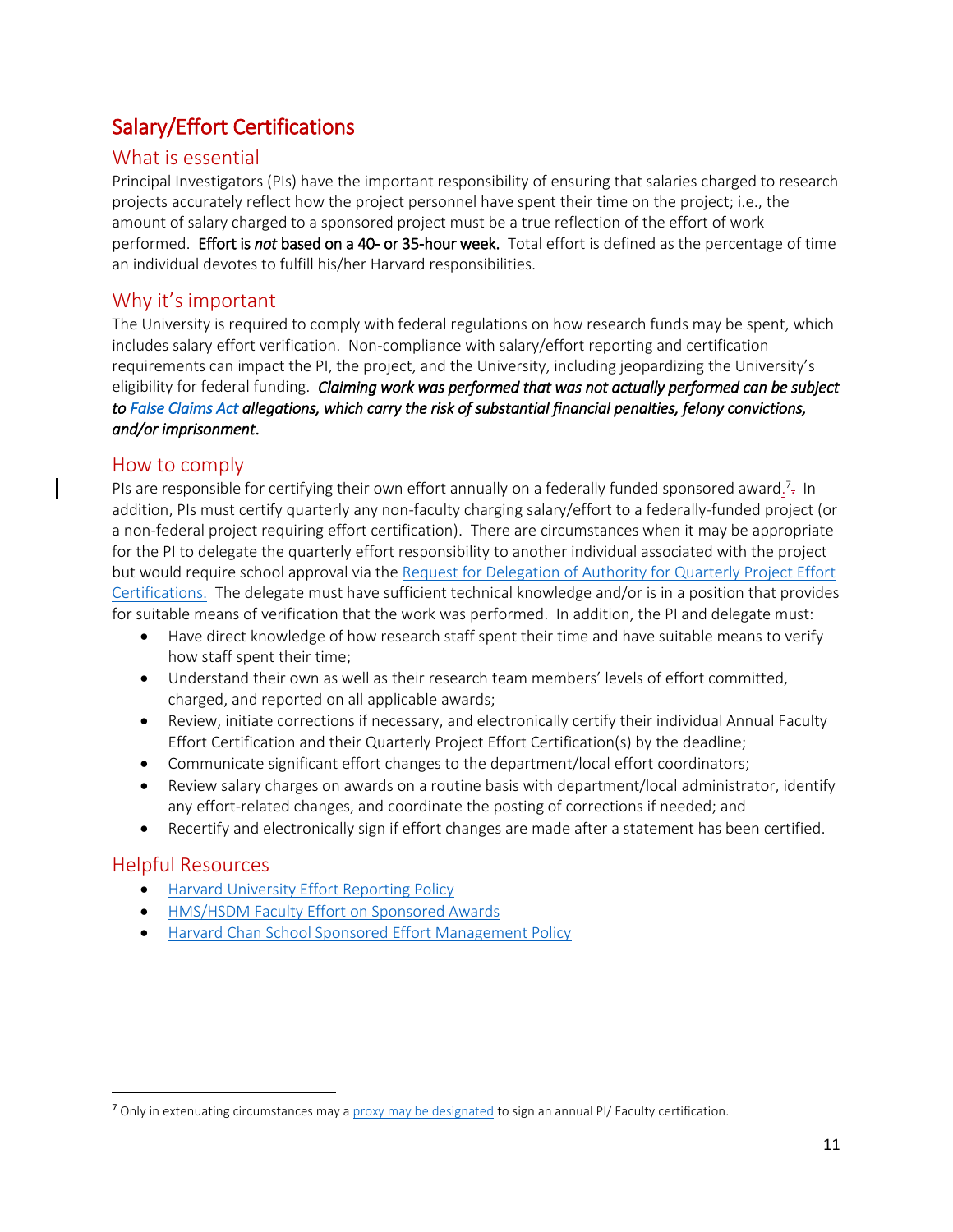# <span id="page-11-0"></span>Laboratory Safety and Regulated Research Materials

# What is essential

Research may require the use of hazardous or regulated materials such as chemicals, drugs, infectious microorganisms, human embryonic stem cells, radioactive material, or live animals. Safe and responsible management of these materials by University researchers is essential for securing funding, maintaining a safe environment for personnel, avoiding regulatory penalties, and safeguarding research continuity. Principal Investigators (PIs) are responsible for ensuring that all research materials are managed in a safe and responsible manner. [University policy](https://vpr.harvard.edu/files/ovpr-test/files/university_safety_policy_2018-3-9.pdf) dictates that PIs are accountable for the safety of the laboratory staff, students, researchers, and visitors working under their direction or supervision.

### Why it's important

The University has both legal and ethical obligations to ensure that all research with hazardous or regulated materials is conducted in accordance with all federal, state, local and institutional regulations and policies. Misuse or improper management of hazardous or regulated materials carries the risk of injury to personnel or the community, environmental and reputational damage, regulatory penalties, and may compromise funding. Many granting agencies will require that provisions for health and safety programs are in place to secure funding.

### How to comply

Prior to initiating research, consider whether any materials may be considered hazardous and seek support from Environmental Health & Safety (EH&S). EH&S can help researchers perform risk assessments, find ways to mitigate risks, and identify regulatory requirements. Use of hazardous materials will almost always require training and in some cases will also need to be registered with a local committee for review prior to initiating work. Regulated research materials may require permitting or licensing with regulatory bodies as well as local committee oversight and usually have very specific instructions for waste disposal. Common hazardous and regulated research materials are listed below with the departments on campus that can provide guidance.

| Hazardous and regulated research materials | University contact for guidance                      |
|--------------------------------------------|------------------------------------------------------|
| Biological material, radioactive material, | Harvard EH&S                                         |
| lasers, chemicals, controlled substances   |                                                      |
| Research animals (vertebrates)             | Institutional Animal Care and Use Committee (IACUC): |
|                                            | Longwood Medical Area or University Area             |
|                                            | (Cambridge)                                          |
| Human embryonic stem cells                 | Embryonic Stem Cell Research Oversight (ESCRO)       |
|                                            | Committee                                            |

- [Harvard University Laboratory Safety Policy](https://vpr.harvard.edu/files/ovpr-test/files/university_safety_policy_2018-3-9.pdf)
- [Committee on Microbiological Safety](https://hms.harvard.edu/departments/committee-microbiological-safety)
- [Radiation Safety Committee](https://www.ehs.harvard.edu/programs/radiation-safety-committee)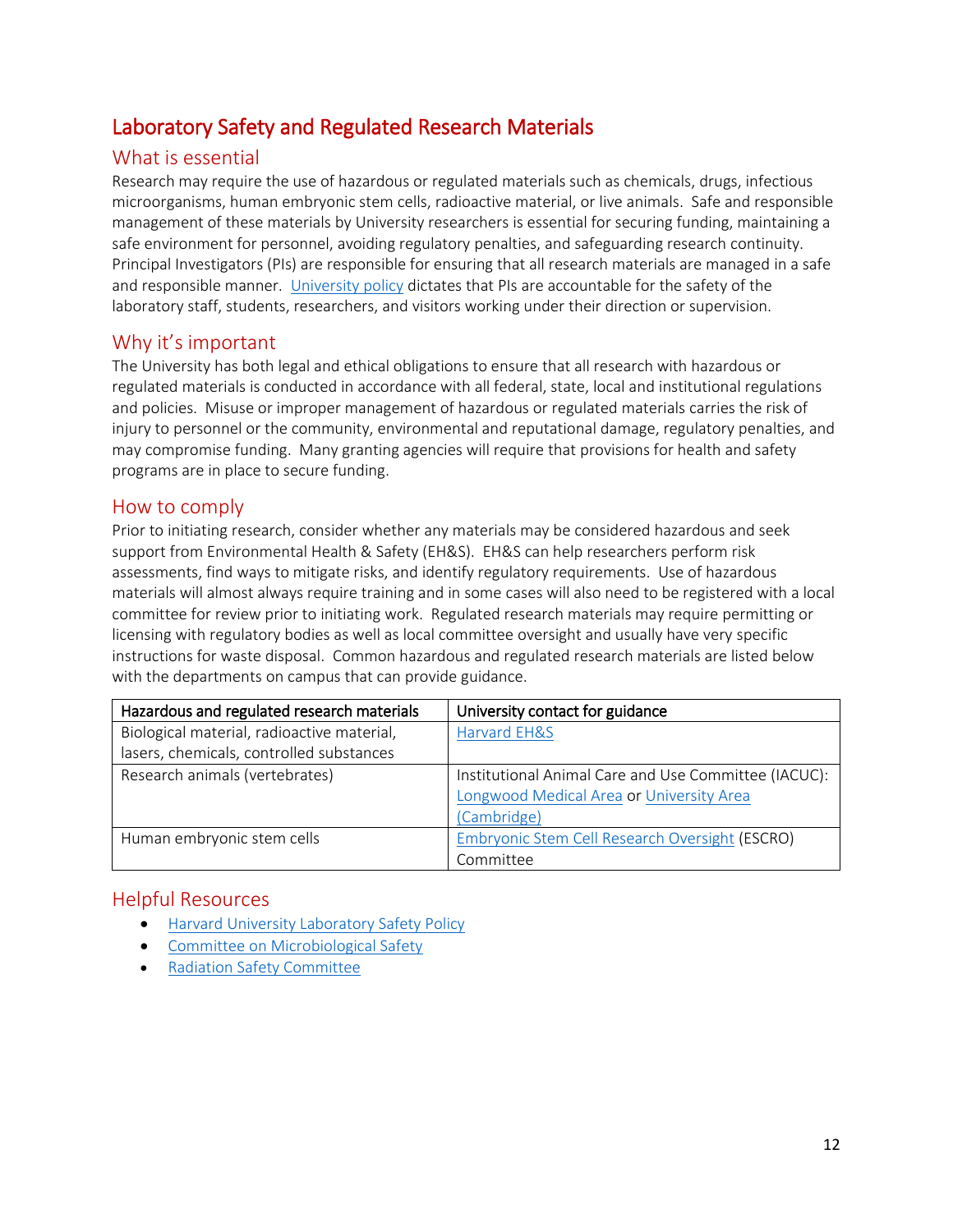# <span id="page-12-0"></span>Human Subjects

# What is essential

The University is guided by the ethical principles regarding research involving the use of humans (human subjects, bio-specimens, or related data). The minimum standard is set by the Department of Health and Human Services regulations at 45 CFR 46 (the "Common Rule"). The University has additional provisions beyond that standard, which help to establish the highest expectations for performance and oversight by investigators, Institutional Review Boards (IRBs), and the University.

# Why it's important

Researchers as individuals, together with the University, have ethical and legal obligations to treat the use of human subjects, human material, and human data used in research responsibly.

# How to comply

Consult with your area IRB to determine if your research needs to be reviewed by the IRB. Special considerations for research with human subjects, human material, or human-related data include the following:

- Tissues, specimens, or data coming in may require a [Material Transfer Agreement](https://otd.harvard.edu/faculty-inventors/resources/material-transfer-agreements/) (MTA) or a [Data Use Agreement \(DUA\).](https://vpr.harvard.edu/pages/harvard-research-data-security-policy)
- The use of fetal tissue in research, even if it is considered *Not Human Subjects Research*, may need IRB review.
- Research that involves the use of [biological,](http://www.ehs.harvard.edu/programs/safe-biological-work-practices) [chemical,](http://ehs.harvard.edu/programs/safe-chemical-work-practices) or [radioactive](http://www.ehs.harvard.edu/programs/safe-radiation-work-practices) materials in humans may require the approval or signoff from the appropriate area in [Lab Safety](https://www.ehs.harvard.edu/services/general-lab-safety) or may require an [MTA.](https://otd.harvard.edu/faculty-inventors/resources/material-transfer-agreements/)
- Research performed in collaboration with another institution may require review/approval from the collaborating institution. Alternatively, participating institutions may execute an IRB Reliance Agreement whereby one institution relies on another for IRB review and oversight.
- Research in foreign countries may require government and/or local research ethics committee approval. (See helpful [resources](https://www.hhs.gov/ohrp/sites/default/files/2018-International-Compilation-of-Human-Research-Standards.pdf) from the DHHS Office for Human Research Protections.)
- For research collaborations with members of the European Economic Area (EEA), the General Data Privacy Regulation (GDPR) may apply.
- Research involving genomic data and sharing should comply with the [Harvard Genomic Data](http://files.vpr.harvard.edu/files/vpr-documents/files/harvard_gds_policy_and_procedures_revised_9_2015.pdf?m=1445960751)  Sharing [Policy and Procedures](http://files.vpr.harvard.edu/files/vpr-documents/files/harvard_gds_policy_and_procedures_revised_9_2015.pdf?m=1445960751)
- Use of stem cells requires the review and approval of the [Embryonic Stem Cell Research](https://hwpi.harvard.edu/escro)  [Oversight](https://hwpi.harvard.edu/escro) (ESCRO) Committee.
- Research must comply with the [University's Research Data Security Policy](http://www.security.harvard.edu/research-data-security-policy).
- Research involving protected health information, e.g., identifiable medical record information, requires compliance with [HIPAA.](http://www.hhs.gov/ocr/privacy/hipaa/understanding/special/research/index.html)

- The [Committee on the Use of Human Subjects in Research](http://cuhs.harvard.edu/) (CUHS), University-Area (HUA), reviews projects from FAS, GSE, HKS, HBS, HLS, SEAS, GSD, HDS, and the Radcliffe Institute.
- The University's Longwood Medical Area Schools' IRB, supported by the Office of Human [Research Administration,](http://www.hsph.harvard.edu/research/human-research-administration/contactslocation/hourslocation/index.html) provides IRB review and oversight of human research conducted by faculty, staff, and students at Harvard Medical and Dental Schools and Harvard T.H. Chan School of Public Health.
- The University IRBs share a common eIRB submission system, Electronic Submission, Tracking and Reporting [\(ESTR\)](https://irb.harvard.edu/irb/Rooms/DisplayPages/LayoutInitial?Container=com.webridge.entity.Entity%5bOID%5b534EC5007CF149478E39B892125EDC43%5d%5d), which is a web-based system where all researchers submit their IRB applications.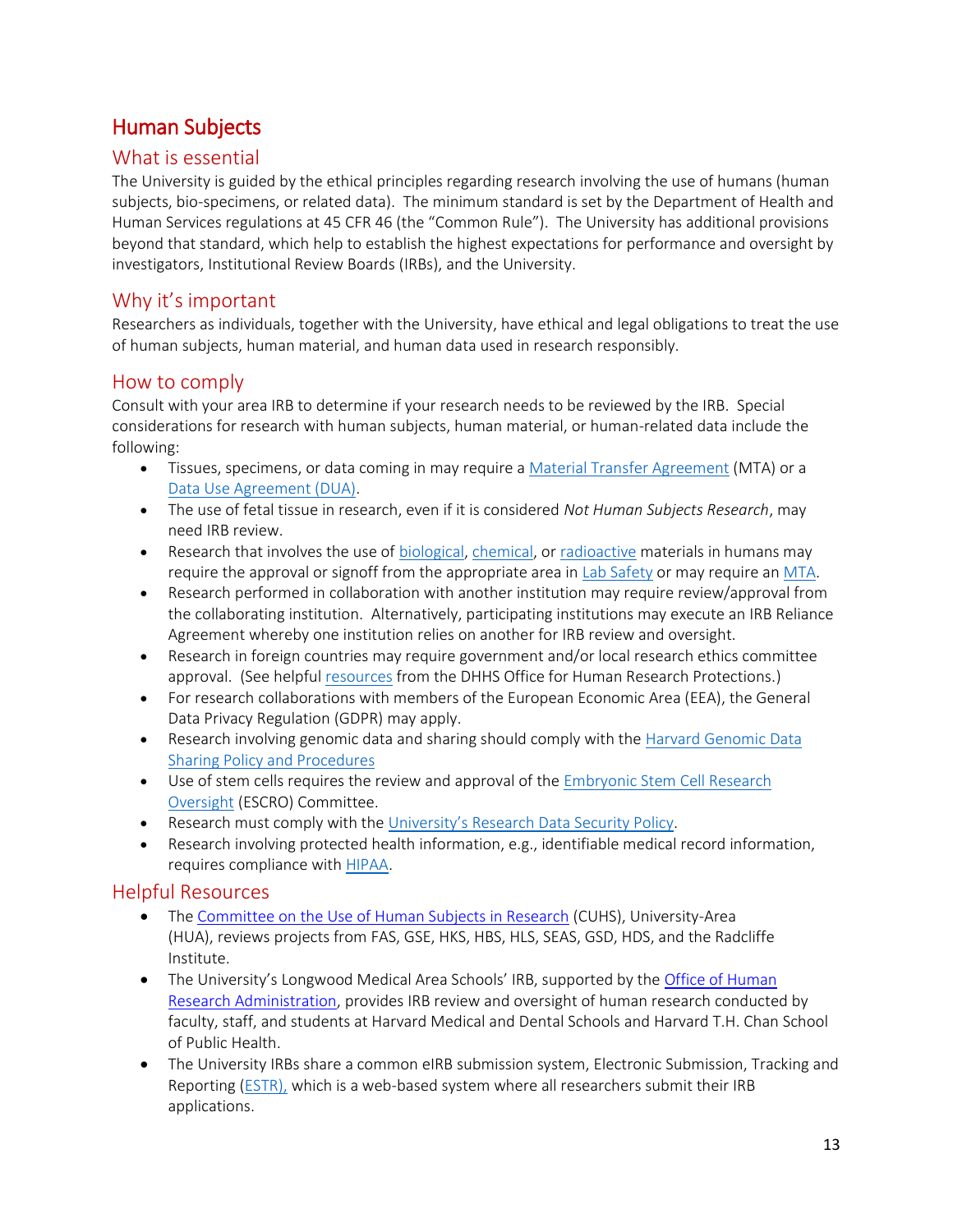# <span id="page-13-0"></span>Data Management

### What is essential

#### Data Management and Transparency

Many sponsors require Data Management Plans (DMPs) and impose minimum requirements for data retention. Failure to provide a sufficient DMP in your proposal may jeopardize your likelihood of receiving funding.

Additionally, journals increasingly require data sharing in accordance with [FAIR \(findable, accessible,](https://www.force11.org/group/fairgroup/fairprinciples)  [interoperable, reusable\) principles.](https://www.force11.org/group/fairgroup/fairprinciples) Failing to share data may be grounds for retraction of the paper in which the results were published.

#### Confidential Data and Data Security

Human subjects research involves the collection or use of people's identifiable private information. Federal and state laws and th[e University Research Data Security Policy](https://vpr.harvard.edu/pages/harvard-research-data-security-policy) provide specific guidance for protecting this identifiable information. Federal regulations (e.g., [HIPAA,](https://www.hhs.gov/hipaa/index.html) [FERPA,](https://www2.ed.gov/policy/gen/guid/fpco/ferpa/index.html?) and [NIST SP 800-](https://csrc.nist.gov/publications/detail/sp/800-171/rev-1/final) [171\)](https://csrc.nist.gov/publications/detail/sp/800-171/rev-1/final), as well as state laws, identify specific types of student, patient, and other sensitive information that require extra security to prevent accidental disclosure or misuse. Institutional Review Boards [\(IRBs\)](#page-14-0), in collaboration with Information Security, determine the security required. It is the responsibility of the Principal Investigator (PI) to comply with these security measures and usage restrictions.

#### Data Access

Both externally-generated data being used and University-generated data shared with external collaborators must be exchanged, managed, and secured in accordance with a Data Use Agreement (DUA), or the ability to use the data may be revoked. DUAs are reviewed and negotiated by the authorized [office.](#page-14-1) The PI is responsible for coordinating review by the [School Information Security](https://security.harvard.edu/people)  [Officer](https://security.harvard.edu/people) and the relevant IRB.

### Why it's important

Linking published research articles to the protocols, data, and analyses used to generate the published results enhances the public utility of the work. [FAIR principles](https://www.nature.com/articles/sdata201618) build on DMP- and DUA-based data management and security by emphasizing metadata curation. By defining the format and content of the data more clearly, a simple data dump can become a more useful, reproducible, and reusable resource. This transparency may also be the best defense if anyone ever questions your work.

DUAs make sure that the people who know the data best and are responsible for following the conditions of the research subjects' consent (and any applicable regulations) are the same people who establish how the data must be stored and used. In addition to the obvious ethical issues, violations of federal or state laws and/or the terms of the DUA can have serious legal and financial consequences for the researcher and the University.

### How to Comply / Helpful Resources

#### Data Management and Transparency

- [Harvard Libraries](https://guides.library.harvard.edu/dmp) can help wit[h DMPs.](https://osp.finance.harvard.edu/blog/launch-data-management-planning-tool)
- The Office of the Vice Provost for Research provides [general guidance on data retention.](https://vpr.harvard.edu/files/ovpr-test/files/research_records_and_data_retention_and_maintenance_guidance_rev_2017.pdf)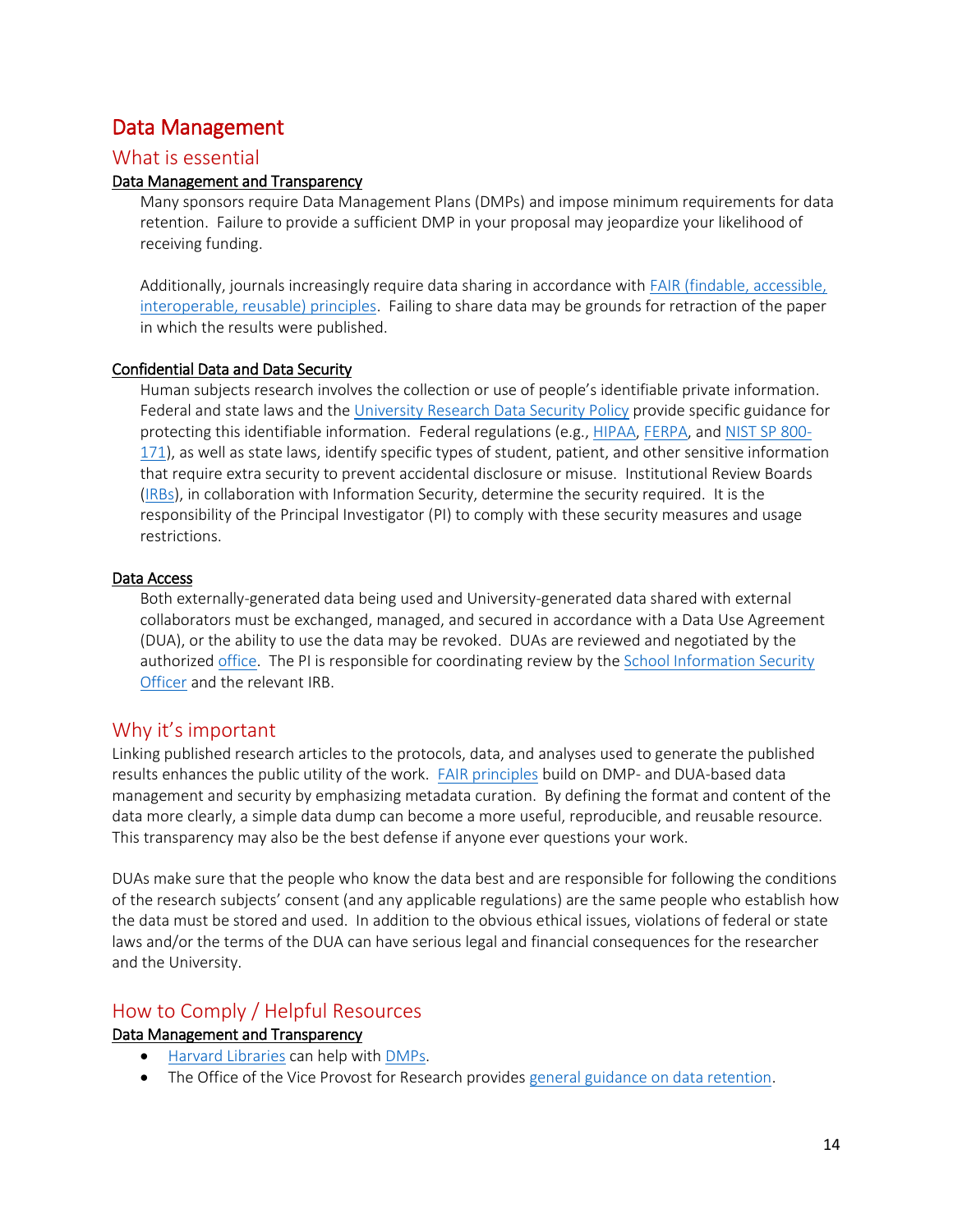• The University is collating and developing new resources related to [data sharing.](https://data.harvard.edu/) Disciplineappropriate resources are [local,](https://datascience.harvard.edu/community2) e.g., at [Harvard Medical School](https://datamanagement.hms.harvard.edu/) or the Institute for Quantitative [Social Science.](https://www.iq.harvard.edu/data-science-resources)

#### Confidential Data and Data Security

- For policies and resources related to student information (FERPA), protected health information (HIPAA), information about EU citizens [\(GDPR\)](https://eur-lex.europa.eu/legal-content/EN/TXT/?uri=CELEX%3A32016R0679), or other state and federal regulations, see the [Harvard Information Security website](https://policy.security.harvard.edu/) and consult with the appropriate sponsored office.
- <span id="page-14-0"></span>• For the relevant IRB, consult the appropriate school/tub:
	- o University Area [Committee on the Use of Human Subjects](https://cuhs.harvard.edu/)
	- o Longwood Medical Area [Office of Human Research Administration](https://hlc.harvard.edu/ohra/) (OHRA) and HMS/HSP[H OHRA Quality Improvement Program \(QIP\)](https://www.hsph.harvard.edu/ohra/quality-improvement-program-qip/)

#### <span id="page-14-1"></span>Data Access: DUAs

- University Area -- Office for [Sponsored Programs](mailto:dua@harvard.edu)
- [Harvard T.H. Chan School of Public Health](mailto:dua@hsph.harvard.edu)  Sponsored Programs Administration
- Harvard Medical School [Office of Research Administration](mailto:SPAContracts@hms.harvard.edu)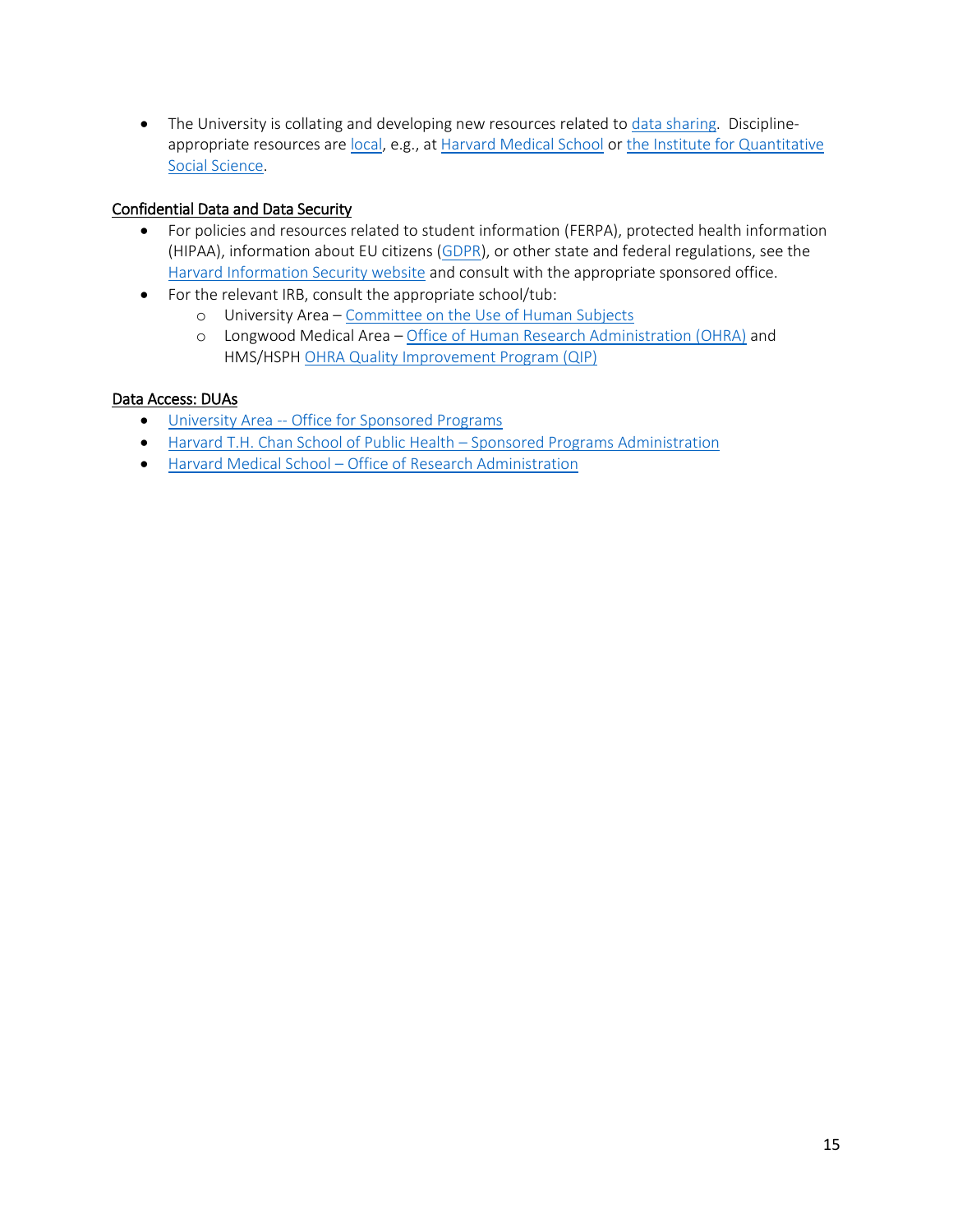# <span id="page-15-0"></span>International Research

# What is essential

Engaging in international research may require compliance with overlapping and potentially conflicting laws and regulations regarding the conduct of the research, and the researchers involved in the project. Additionally, conducting research abroad may raise other issues related to siting a project, accessing supplies, employing personnel, budgeting for unanticipated costs, ensuring the health and safety of personnel, and other unique legal and financial considerations.

# Why it's important

The University is committed to ensuring the safety and security of researchers and the responsible conduct of research abroad. When developing a research plan, it's important to account for the local variances in regulations and policies, which may differ in the areas of standards for human subjects research, data security, taxation, employment, real estate, intellectual property ownership and licensing, and other matters which could potentially impact the project. Additionally, U.S. [export-control laws and](http://vpr.harvard.edu/pages/export-controls-policies-and-procedures)  [regulations](http://vpr.harvard.edu/pages/export-controls-policies-and-procedures) may apply to research activities that take place outside the U.S. that involve the use or transfer of certain technology and items (e.g., products, goods, hardware, software, and materials). Failure to anticipate or comply with such requirements may cause significant delays to the start of your research or otherwise negatively impact your research activities, and/or the safety of your research team.

### How to comply

Due to the complexities in applicable laws and regulations, all researchers involved in the project should be cognizant of their individual responsibilities when conducting research abroad, and educate themselves on University's policies and requirements, as well as the policies and requirements of their foreign collaborator(s). You should always consult with your departmental/local administrator and sponsored office as early in the planning process as possible and be aware that based on the scope of research, there may be a need for formal Office of the Vice Provost for Research approval.

Consult the [International Project Planning Guide,](https://vpr.harvard.edu/international-research-project-planning-guide) [register](https://www.globalsupport.harvard.edu/travel-tools/harvard-travel-registry) your trip abroad with [Global Support Services,](http://www.globalsupport.harvard.edu/) and reference the [International Shipping Guidance,](https://vpr.harvard.edu/files/ovpr-test/files/international_shipping_pamphlet_11_8_17v2.pdf) [International Travel Guidance,](http://vpr.harvard.edu/files/ovpr-test/files/updated_international_travel_pamphlet_3_17_17.pdf) and [Safety and](https://www.globalsupport.harvard.edu/news-advice/safety-security)  [Security](https://www.globalsupport.harvard.edu/news-advice/safety-security) travel advisories.

- [International Project Planning Guide](https://vpr.harvard.edu/international-research-project-planning-guide)
- <span id="page-15-1"></span>• [Global Support Services](http://www.globalsupport.harvard.edu/) (tools and guidance on international business operations)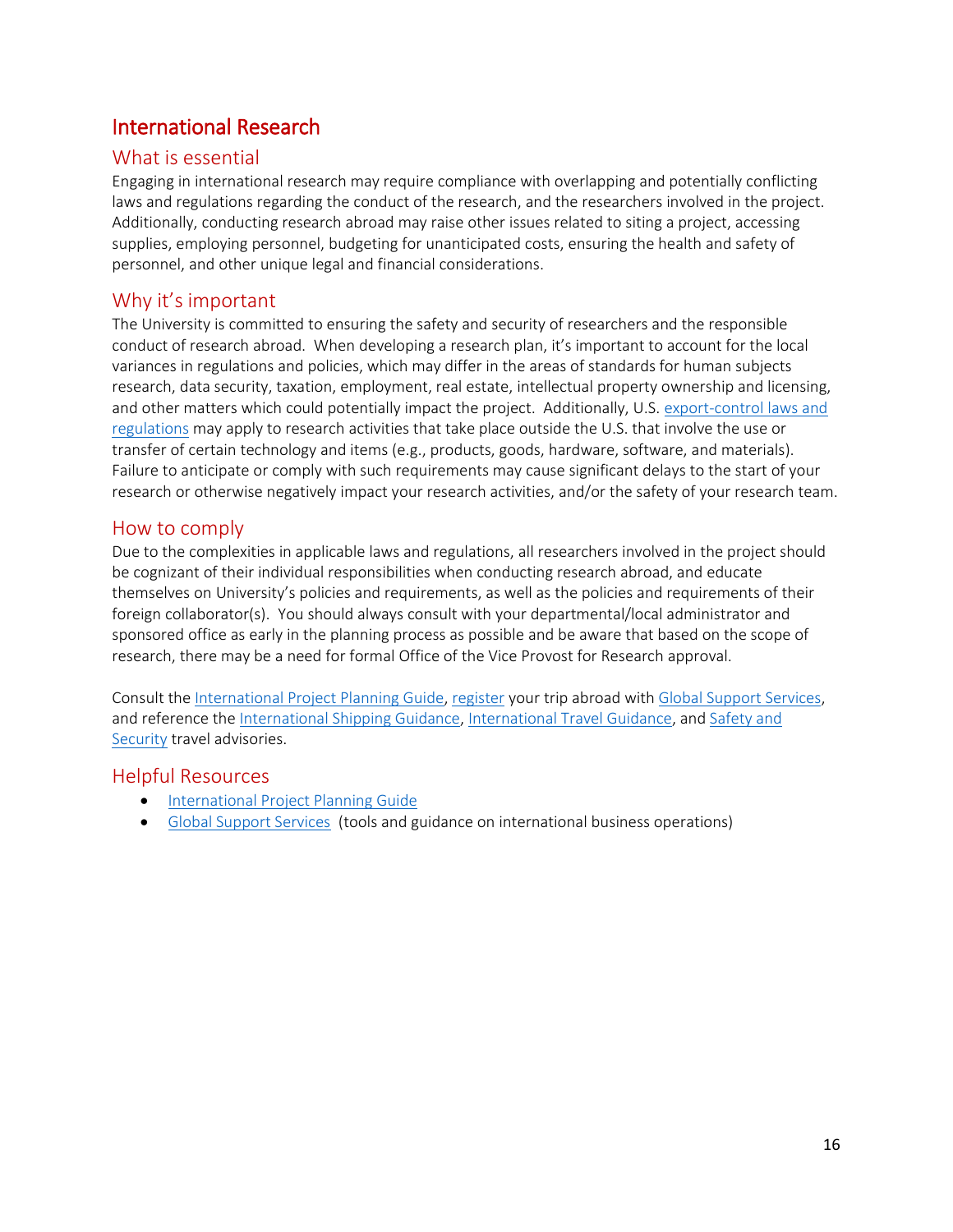# Export Controls and Trade Sanctions

# What is essential

Items, information, and technologies used for University research, including some readily available in the U.S., may be subject to U.S. export control regulations intended to prevent the proliferation of chemical or biological weapons, support national security policies, or protect U.S.- developed intellectual property. The entire research team will need to consider these regulations when transferring certain items, technology, or information to foreign nationals within the U.S. as well as outside the U.S.

Additionally, U.S. government sanctions restrict travel to, and financial transactions with, certain countries, individuals, and organizations, including certain foreign universities. It is important to understand and comply with country-specific sanctions when travelling abroad and to comply with financial sanctions on individuals and organizations when entering into research collaborations with foreign individuals and entities.

# Why it's important

University researchers are individually subject to U.S. export control regulations and trade sanctions. The consequences for violating these regulations and sanctions are substantial, including criminal and financial penalties. The University is committed to complying with export control laws and regulations while also preserving and protecting the freedom of research and maintaining a teaching and research environment where foreign faculty, students, and scholars will not be singled out for restriction in accessing the University's educational and research facilities.

# How to comply

l

- 1. Make sure your research qualifies as fundamental research<sup>8</sup>: Be alert to restrictions on the publication of your research results and on who can participate in your research. Provide your sponsored office with a complete description of the research you propose, including any non-disclosure agreements or other agreements that may outline restrictions on your research activities or that contemplate the possible acceptance or use of items or technology subject to U.S. export controls.
- 2. Consult your school Export Control Administrator or Office of the Vice Provost before shipping or sharing technology, information or tangible research materials internationally. Research equipment, as well as the tangible results of research, such as prototypes, materials, and biological samples may require a license to ship or hand-carry outside the U.S. Consult your S[chool's Export Control](https://vpr.harvard.edu/export-control-council-membersschool-export-control-officers)  [Administrator](https://vpr.harvard.edu/export-control-council-membersschool-export-control-officers) prior to shipping or travelling with research items or technology (including research equipment) internationally.
- 3. When collaborating with foreign individuals and organizations, confirm that they are not subject to U.S. embargoes or sanctions. Contact your School's Exp[ort Control Administrator](https://vpr.harvard.edu/export-control-council-membersschool-export-control-officers) to screen foreign nationals and organizations. Additionally, contact your S[chool's Export Control Administrator](https://vpr.harvard.edu/export-control-council-membersschool-export-control-officers) before travelling to, or conducting research in Cuba, Iran, North Korea, Syria, or the Crimea Region of the Ukraine.

<sup>&</sup>lt;sup>8</sup> Fundamental Research is defined as "basic and applied research in science and engineering, the results of which are ordinarily published and shared broadly within the scientific community." Such research is exempt from many aspects of export control laws and regulations.